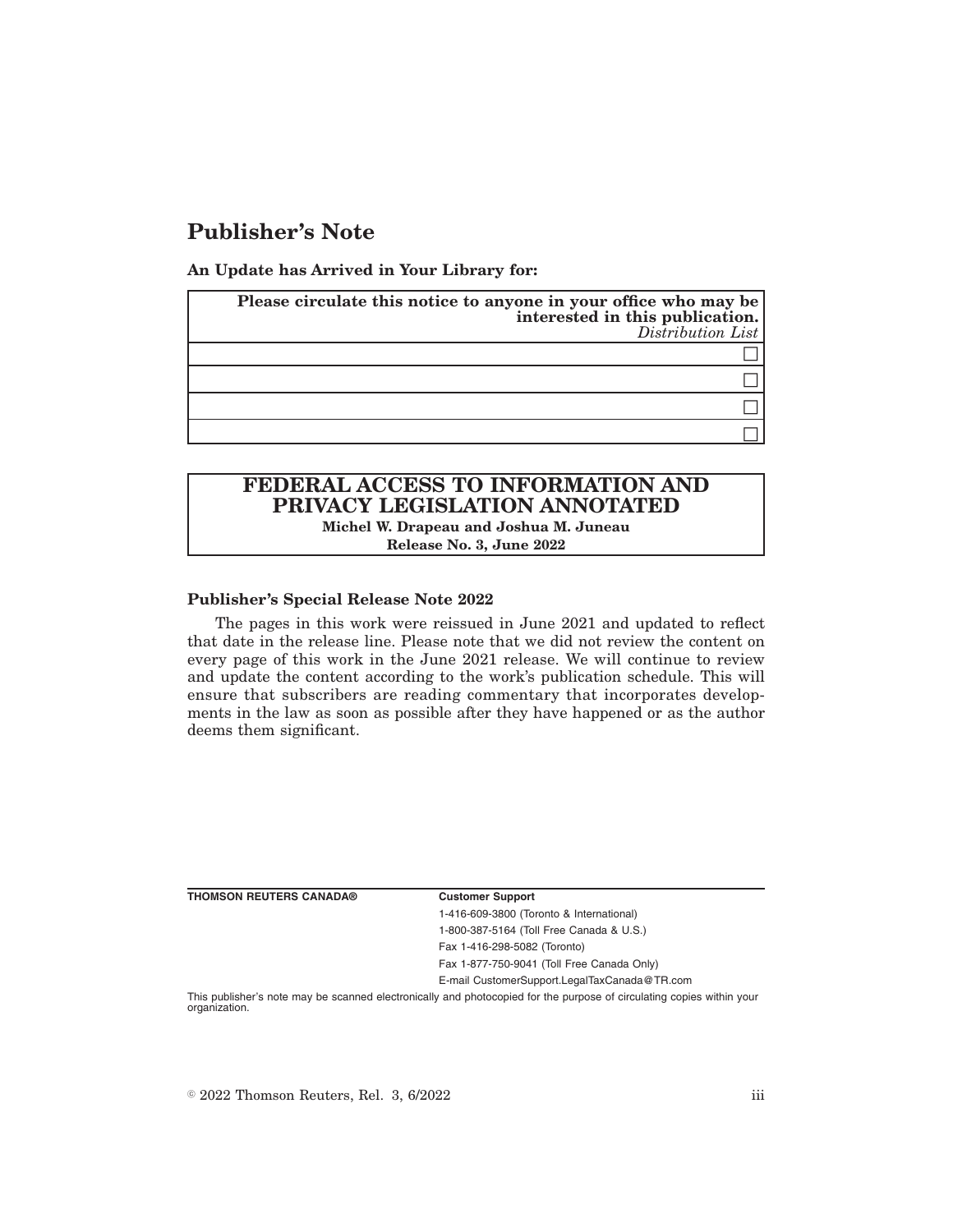This release features an extensive revision to the s. 20 commentary in Chapter 1 (Annotated *Access to Information Act*); updates to Chapters 6 (Annotated *Privacy Act*), 9 (Annotated *Personal Information Protection and Electronic Documents Act*), and 12 (Reference Material).

## **Highlights**

**Privacy Legislation — Annotated** *Privacy Act* **— Protection of Personal Information — Disclosure of personal information — Case Law — Prior consent — Sections 8(1) and 8(2) —** There are two exceptions to the prohibition of disclosure of personal information: consent or legislative exemption. "In this case there is no evidence that the Respondent sought the consent of the person. Without that evidence it appears that the Respondent has acted as if it knows best and assumed that this person would not consent. Such ought not to be presumed." In these circumstances, it was inappropriate to redact citing s. 8(1). [at 15, endorsed by the court at 16]: *Jemmo v. Canada (Citizenship and Immigration)*, 2021 FC 965, 2021 CarswellNat 4705. (F.C.).

**Privacy Legislation — Annotated** *Personal Information Protection and Electronic Documents Act* **— Application — Section 4 Application — Commentary —** Google, in the operation of its search engine service, uses and discloses personal information in the course of commercial activity within the meaning of s.  $41(1)(a)$  when it indexes webpages and presents search results in response to searches of an individual's name. This is because when a user enters a search query, Google's proprietary computer algorithms cross-reference its index and identifies the content that Google considers relevant to the query. Its algorithms take into account a number of factors, including the search terms used, a user's past searches, the user's location, and the perceived quality of a webpage to determine which search results are, in Google's view, most relevant to a user. [at 21, 50, 60]: *Reference re Subsection 18.3(1) of the Federal Courts Act*, 2021 FC 723, 2021 CarswellNat 2509. (F.C.).

**Privacy Legislation — Annotated** *Personal Information Protection and Electronic Documents Act* **— Application — Section 4 Application — Paragraph 4(2)(c) — Journalistic Purpose —** The operation of Google's search engine service is excluded from the application of Part 1 of PIPEDA by virtue of paragraph  $4(2)(c)$  because it "does not operate for a journalistic purpose at all." [para 21, 90, 96]. Google displays what it considers to be relevant information linked to a searched name in the form of search results. "A search for an individual's name may return, for instance, content from personal blogs and websites, chatrooms, social media sites, websites of businesses, governments, non-governmental organizations, as well as news organizations. The personal information that can be displayed in response to such searches is thus wide and varied, it is not limited to media content, and it can lead to a detailed portrait of an individual ... Google facilitates access to information, such as news media. I also agree that facilitating access to information is often associated with "publishing" said information." [at 80, 81]: *Reference re Subsection 18.3(1) of the Federal Courts Act*, 2021 FC 723, 2021 CarswellNat 2509 (F.C.).